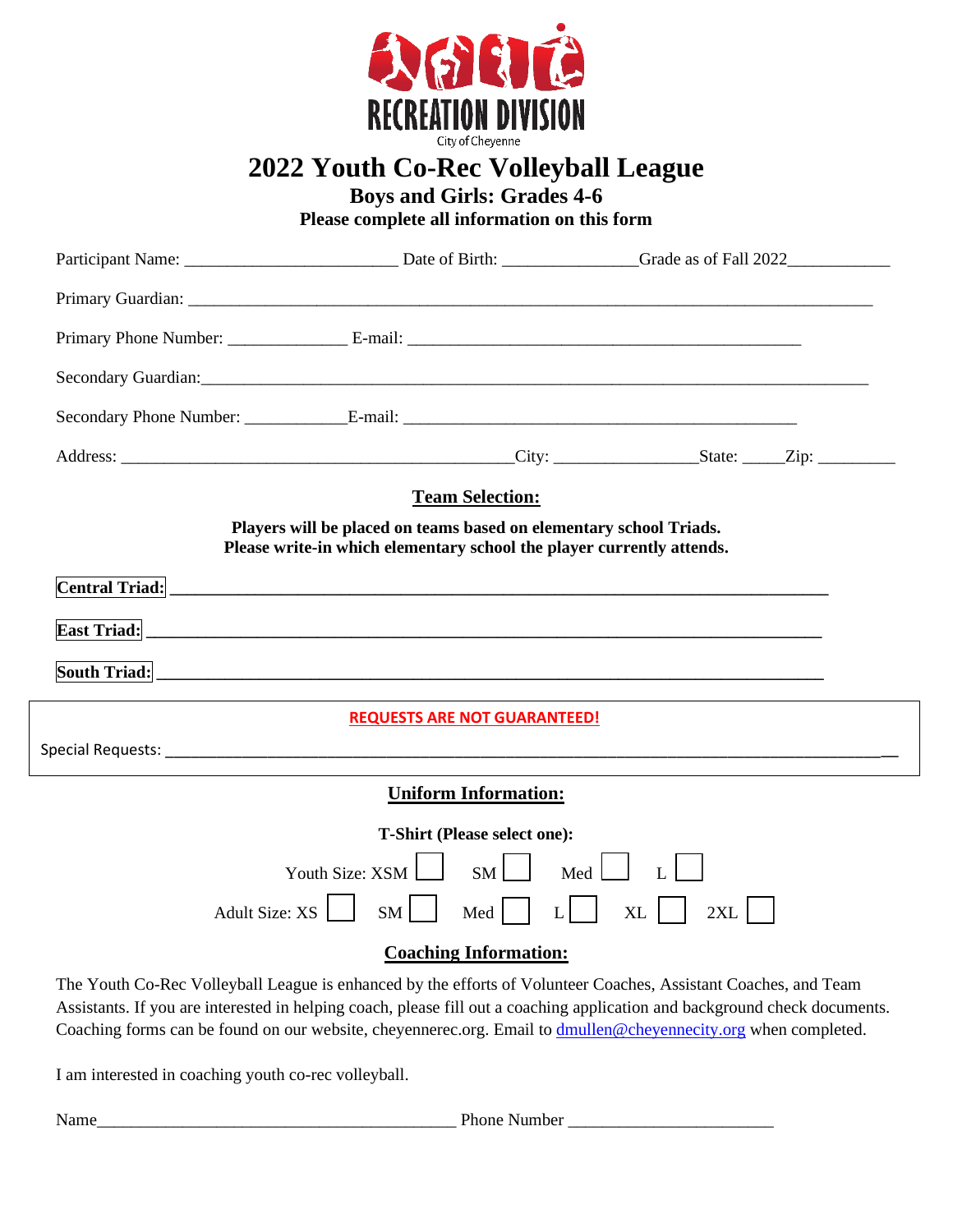## **Youth Co-Rec Volleyball League Assumption Risk Waiver and Release**

In consideration of my participation or my child's participation in the program presented by the City of Cheyenne Recreation Division, the undersigned agrees and acknowledges that there are hazards associated with my participation or of my child's participation including, but not limited to: physical injuries such as sprains, twists, cuts, scrapes or bruises; surface hazards; or equipment failures. I fully assume all risks associated with my participation or my child's participation. I hereby waive, release, and discharge for myself, my family members, heirs, administrators, and assigns, any and all rights and claims which I have or which may accrue to me or my child, against the City of Cheyenne and Laramie County School District; if a program is held at a School District Facility. Further, I will hold the City and Laramie County School District harmless from any and all liabilities, and provide for the defense of the City, in the event the City is sued as a result of my or my child's alleged negligence. If I am, or my child, is injured and requires medical care, I consent to such care.

In registering for the City of Cheyenne Recreation Division program, I do grant permission for pictures to be used in publicity or brochures related to the City of Cheyenne Community Recreation and Events Department.

The undersigned fully understands and appreciates both the known and potential dangers of utilizing City of Cheyenne facilities, services, and programs of the City Recreation Division and acknowledges that participating in such programs and even entering the public facility may, despite the reasonable efforts of the City of Cheyenne to mitigate such dangers.

I hereby certify that I have fully read and understand the foregoing waiver and release, and sign it knowingly, willingly, and voluntarily and that I am authorized to sign this document on behalf of my child.

In registering for this activity, I do grant permission for pictures to be used in publicity or brochures related to the Cheyenne Community Recreation and Events.

I certify that I have read and understood this document and sign it knowingly, willingly, and voluntarily and that I am authorized to sign this document on behalf of my child.

| I have read the above waiver and release and acknowledge it as stated. |  |  |  |  |
|------------------------------------------------------------------------|--|--|--|--|
|------------------------------------------------------------------------|--|--|--|--|

Participant's Name:

Guardian's Name:

Signature: \_\_\_\_\_\_\_\_\_\_\_\_\_\_\_\_\_\_\_\_\_\_\_\_ \_\_\_\_\_\_\_\_\_\_ Date:\_\_\_\_\_\_\_\_\_\_

## **Refund Policy**

- 1. Upon request, full refunds will be given from the time of registration to the end of registration.
- 2. Upon Request, after teams have been formed but before the start of the practice season, refunds will be given minus administrative fees of \$25.
- 3. After the start of practice, requests for refunds must be due to a verifiable medical reason (we will request a doctor's note). Requested refunds will be given, minus administrative fees of \$25.
- 4. Non-medical requests for refunds after the start of the practice season will not be approved.